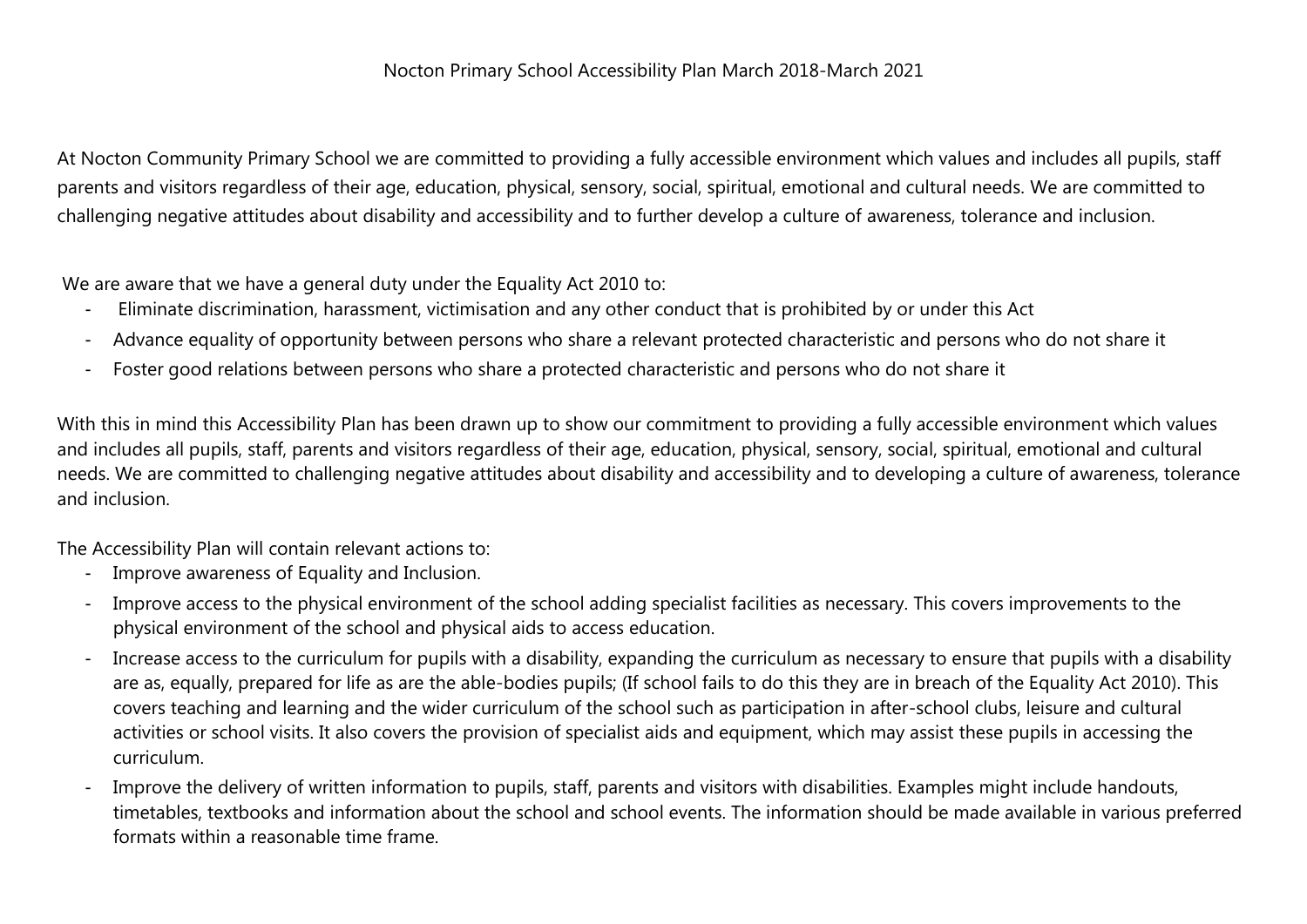Attached are Action Plans relating to these key aspects of accessibility. These plans will be reviewed and adjusted on an annual basis. New Plans will be drawn up every three years.

We acknowledge that there is a need for ongoing awareness raising and training for staff and governors in the matter of disability discrimination and the need to inform attitudes on this matter.

The Accessibility Plan should be read in conjunction with the following policies, strategies and documents:

- Curriculum
- Equal Opportunities and Diversity
- Health & Safety (including off-site safety) Special Needs
- Behaviour Management
- School Improvement Plan
- Mission Statement

As curriculum policies are reviewed, a section relating to access will be added to that on Equality and Diversity. The terms of reference for all governors' committees will contain an item on "having regard to matters relating to Access".

The plan will be monitored through the Resources governors committee.

The school will work in partnership with the local authority in developing and implementing this plan.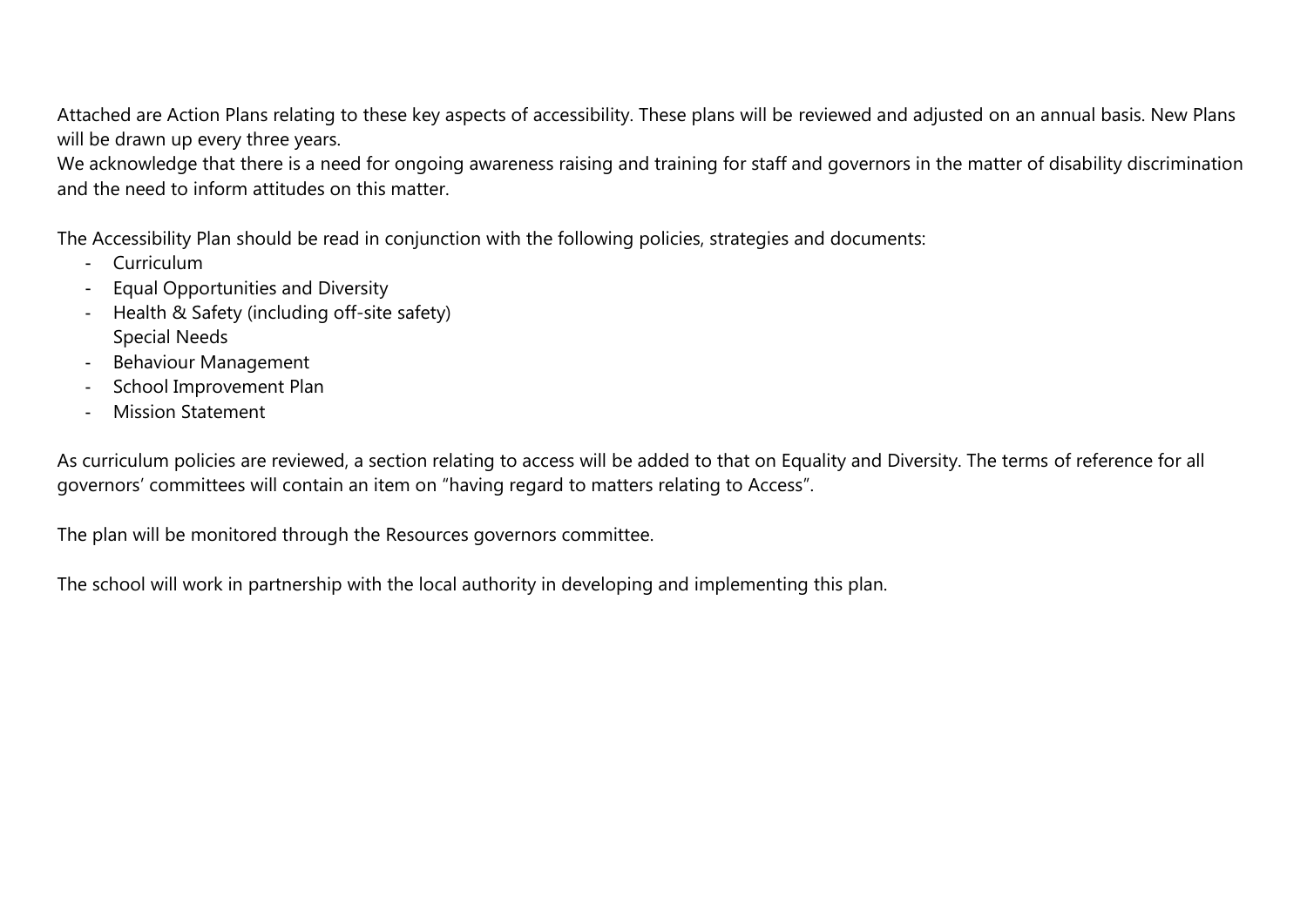| <b>Equality and Inclusion</b>                                                     |                                                                                                                                                                                                              |                                                                                                                        |                                                                                                                                                 |                       |
|-----------------------------------------------------------------------------------|--------------------------------------------------------------------------------------------------------------------------------------------------------------------------------------------------------------|------------------------------------------------------------------------------------------------------------------------|-------------------------------------------------------------------------------------------------------------------------------------------------|-----------------------|
| Targets                                                                           | <b>Strategies</b>                                                                                                                                                                                            | Outcome                                                                                                                | Timeframe                                                                                                                                       | <b>Goals Achieved</b> |
| To ensure accessibility is an<br>annual agenda item at<br>Governors meetings.     | Clerk to Governors to add<br>this item to their required<br>publication details.                                                                                                                             | Adherence to current<br>legislation.<br>Accessibility becomes an<br>annual agenda item at<br><b>Governors Meetings</b> | Annually                                                                                                                                        |                       |
| Training is undertaken to<br>raise awareness of equality<br>and disability issues | Discuss current perception<br>of issues with school staff<br>and governors to<br>determine their needs.<br>Training is provided in<br>response to the results of<br>the discussions and<br>identified needs. | Whole school community<br>is aware of issues relating<br>to access.                                                    | Discussion to take place<br>before July 2018.<br>Training to be arranged<br>within the following<br>academic year and then<br>will be on-going. |                       |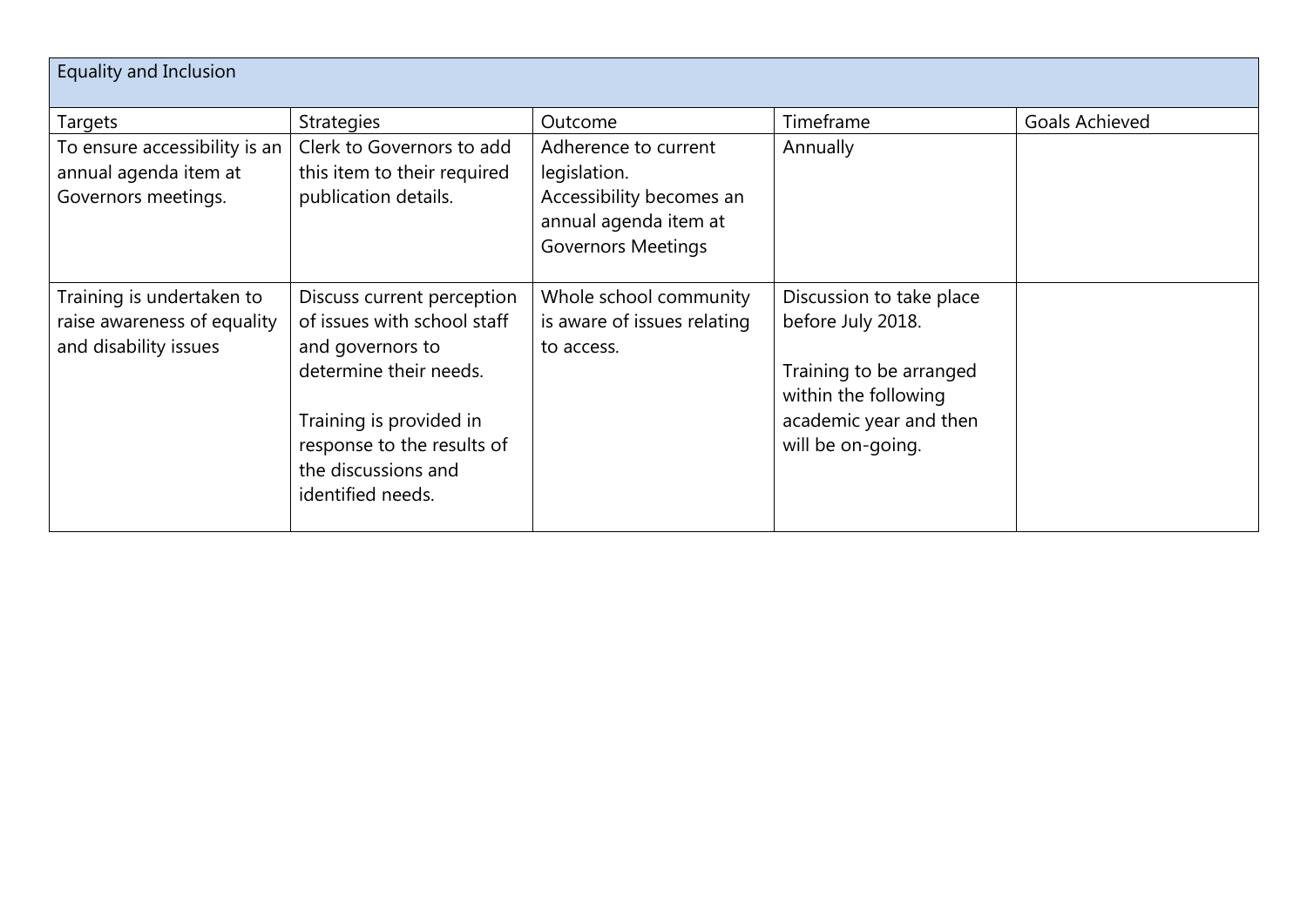| <b>Physical Environment</b>                                                                                                                                        |                                                                                                                                    |                                                                                                                             |                                               |                       |
|--------------------------------------------------------------------------------------------------------------------------------------------------------------------|------------------------------------------------------------------------------------------------------------------------------------|-----------------------------------------------------------------------------------------------------------------------------|-----------------------------------------------|-----------------------|
| Targets                                                                                                                                                            | <b>Strategies</b>                                                                                                                  | Outcome                                                                                                                     | Timeframe                                     | <b>Goals Achieved</b> |
| To ensure wheelchair users<br>or those with mobility<br>needs have full access into<br>and out of the classrooms<br>through the rear doors.                        | To add ramps to the exits<br>to the rear of the main<br>school.<br>To add a ramp to the Class<br>2 mobile.                         | Ramps are added to the<br>rear of the school.                                                                               | To be in place by July<br>2018.               |                       |
| To ensure that disabled<br>visitors are able to park as<br>close to school as possible.                                                                            | To ensure the disabled<br>space in the car park is<br>clearly marked.                                                              | Parking space is left clear<br>close to school.                                                                             | Action to be complete by<br><b>July 2018.</b> |                       |
| To ensure that wheelchair<br>users are able to access the<br>main office. The door<br>could not currently be<br>opened by a wheelchair<br>user without assistance. | To improve access to the<br>entrance of the school by<br>considering the use of an<br>automatic doorway.                           | To door is automatic or a<br>system is in place which<br>allows anyone needing<br>assistance with the door to<br>obtain it. | To be in place by July<br>2018.               |                       |
| Ensure any proposed<br>modification or extension<br>of the current building<br>provides features which<br>maintain optimal<br>accessibility for everyone.          | Where new plans are<br>drawn up to modify or<br>extend the building they<br>are done so in accordance<br>with current legislation. | Accessibility and<br>adherence to current<br>legislation are maintained<br>and considered in any new<br>building work.      | On-going.                                     |                       |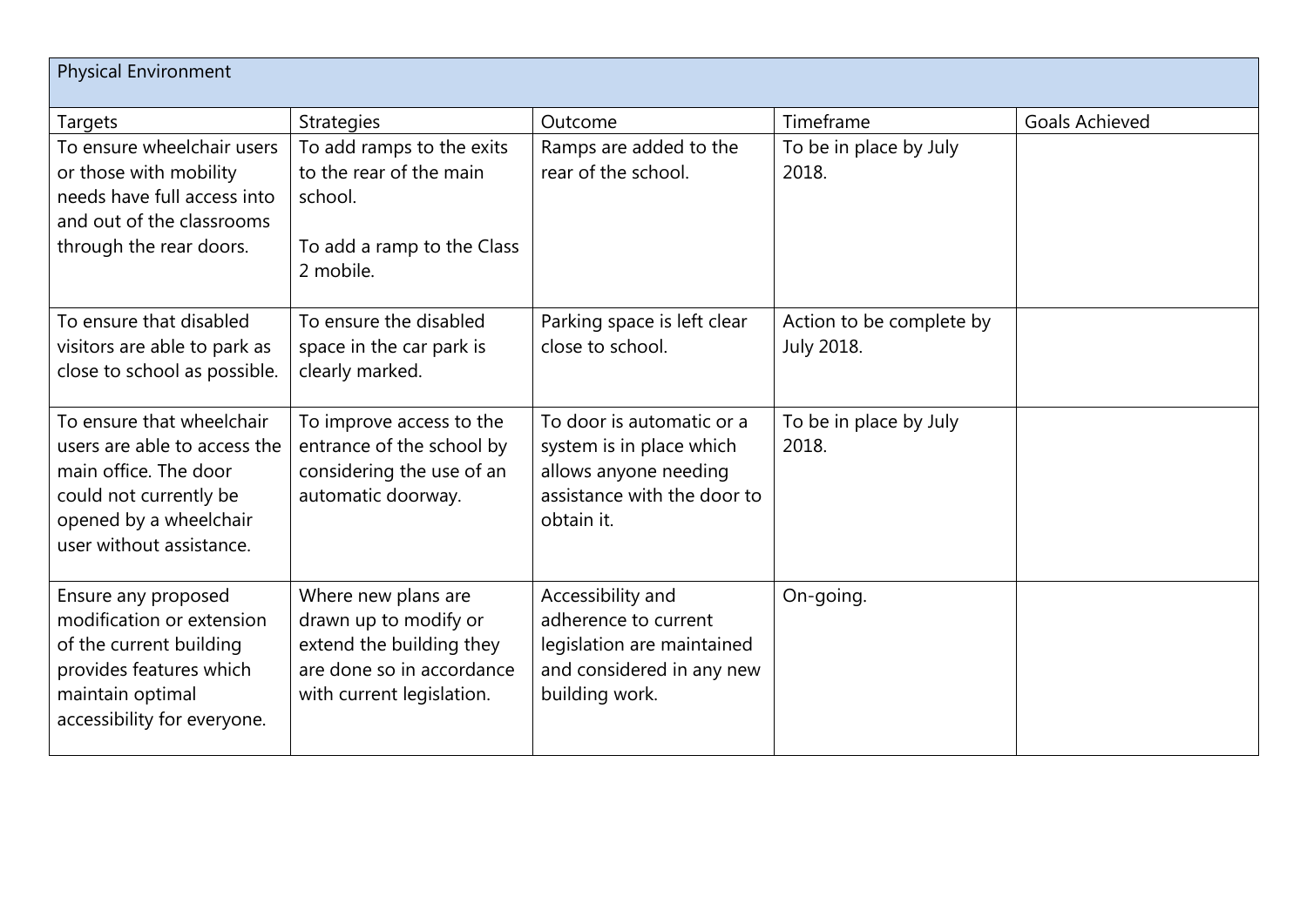| Curriculum                                                                                              |                                                                                                                                                                                                                                                                                                                                                                             |                                                                                                                                                                                                                       |                                                                                                                                         |                       |
|---------------------------------------------------------------------------------------------------------|-----------------------------------------------------------------------------------------------------------------------------------------------------------------------------------------------------------------------------------------------------------------------------------------------------------------------------------------------------------------------------|-----------------------------------------------------------------------------------------------------------------------------------------------------------------------------------------------------------------------|-----------------------------------------------------------------------------------------------------------------------------------------|-----------------------|
| <b>Targets</b>                                                                                          | <b>Strategies</b>                                                                                                                                                                                                                                                                                                                                                           | Outcome                                                                                                                                                                                                               | Timeframe                                                                                                                               | <b>Goals Achieved</b> |
| To ensure staff are fully<br>equipped to meet the<br>needs of the pupils within<br>the school.          | Undertake an audit of staff<br>training requirements.<br>Relevant training is<br>provided to meet the<br>needs of the pupils.                                                                                                                                                                                                                                               | Teachers are able to meet<br>the needs of all children<br>with regard to enabling<br>access to the curriculum.                                                                                                        | This will be an on-going<br>process and will change as<br>the needs of the children<br>and expertise of staff will<br>change over time. |                       |
| For all extra-curricular<br>activities to enable the<br>participation of the whole<br>school community. | Consult with external<br>provider to assess their<br>current knowledge of<br>pupils who need additional<br>arrangements made to<br>enable them to participate.<br>Provide support and a<br>named person for external<br>providers to speak with to<br>support them in ensuring<br>provision (including<br>equipment) enables all<br>pupils to fully access the<br>activity. | External providers are well<br>informed about the needs<br>of pupils and understand<br>how they can seek further<br>advice to further promote<br>the access of these pupils<br>to the activities they are<br>leading. | Reviewed as a new club or<br>term of the activity<br>commences.<br>On-going.                                                            |                       |
| To continue to ensure                                                                                   | SENDCo to undertake                                                                                                                                                                                                                                                                                                                                                         | Classroom organisation                                                                                                                                                                                                | Observations and                                                                                                                        |                       |
| classrooms are optimally                                                                                | observations to specifically                                                                                                                                                                                                                                                                                                                                                | will be amended where a                                                                                                                                                                                               | discussions will be                                                                                                                     |                       |
| organised and equipment                                                                                 | focus on observing the                                                                                                                                                                                                                                                                                                                                                      | need to do so is identified                                                                                                                                                                                           | undertaken during terms 5                                                                                                               |                       |
| facilitates the full                                                                                    | access children have within                                                                                                                                                                                                                                                                                                                                                 | and this will have a positive                                                                                                                                                                                         | and 6.                                                                                                                                  |                       |
| participation and                                                                                       | each classroom and their                                                                                                                                                                                                                                                                                                                                                    | impact on enabling all                                                                                                                                                                                                |                                                                                                                                         |                       |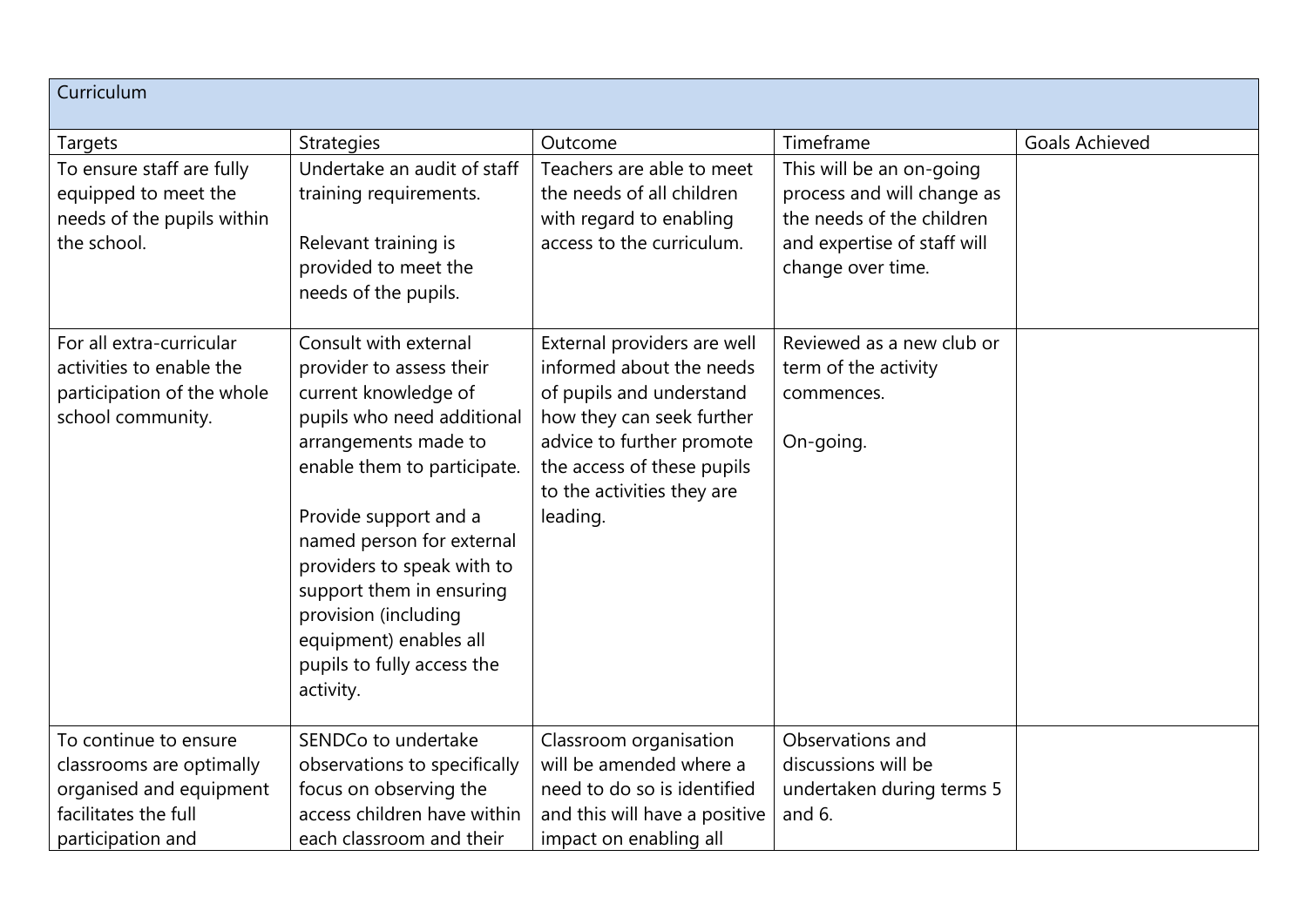| independence of all pupils.                                                          | use of the resources/<br>equipment within it.                                                                                                                                                                                                                                                                      | pupils to optimally access<br>the curriculum.                                                                                                                                                  | This process will then be<br>on-going.                                                                                                                                                                |  |
|--------------------------------------------------------------------------------------|--------------------------------------------------------------------------------------------------------------------------------------------------------------------------------------------------------------------------------------------------------------------------------------------------------------------|------------------------------------------------------------------------------------------------------------------------------------------------------------------------------------------------|-------------------------------------------------------------------------------------------------------------------------------------------------------------------------------------------------------|--|
|                                                                                      | SENDCo to discuss<br>arrangements made to<br>promote access to the<br>classroom and the<br>resources/equipment<br>within it with each teacher.<br>After observation and<br>consultation further<br>equipment will be ordered<br>where needed or<br>classroom layout will be<br>amended in light of<br>discussions. | Resources and equipment<br>will be obtained where a<br>need to do so is identified<br>and this will have a positive<br>impact on enabling all<br>pupils to optimally access<br>the curriculum. | Layout and organisation<br>will be amended where<br>needed as soon as is<br>reasonably practicable.<br>Requests for equipment<br>will be made by July 2018.<br>This process will then be<br>on-going. |  |
| To ensure all pupils<br>individual needs are met<br>when undertaking<br>assessments. | SENDCo, Class Teachers<br>and Headteacher will<br>ensure relevant<br>documentation supports<br>access arrangements.<br>Access arrangements<br>ensure all pupils have<br>access to the appropriate<br>provision to meet their<br>needs when undertaking<br>assessments.                                             | All pupils will have their<br>individual needs met to<br>optimally remove barriers<br>to their full potential being<br>achieved during<br>assessments.                                         | On-going.                                                                                                                                                                                             |  |